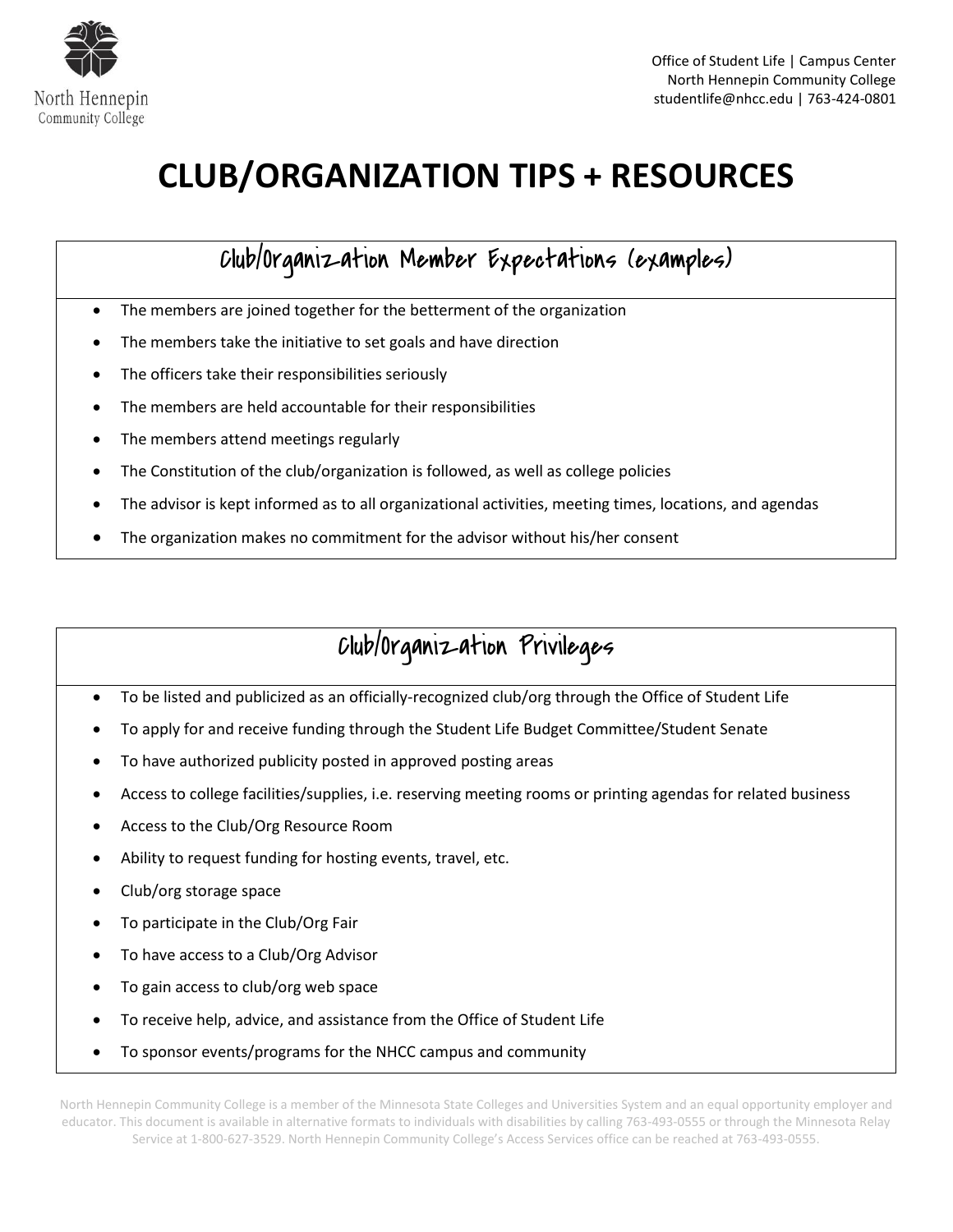## Organizing Your Club/Organization

Like all organizations, student organizations and clubs involve people – people coming together. Motivating people to work together in an organized manner is not an easy task, but it is essential for the success of your club/org.

- 1. The entire membership should establish the goals at the beginning of the academic year and they should be reviewed and monitored throughout the semester. Consider establishing long- and short-range goals.
- 2. Officers should communicate between meetings to organize the next meeting agenda and to discuss ideas, topics, and/or issues.
- 3. Create and distribute an agenda in advance of the meeting so members are informed of the topic areas, and keep minutes of the meetings.
- 4. Communicate with your members! This is essential.
- 5. Communicate with the Office of Student Life! Turn in your rosters and a copy of your minutes to the Associate Director after each meeting. Work with the OSL to plan events, get paperwork in on time, and complete event assessments after your programs.
- 6. Host meetings regularly. Keep the meeting times and places consistent. This is critical to the success of your organization.
- 7. Support and cooperate with other clubs & orgs on campus.
- 8. Have fun and support one another on achieving the organizations goals.
- 9. Seek advice from your advisor as needed, while always keeping him/her in the loop.
- 10. Contact the Office of Student Life as needed for assistance. We are here to help you!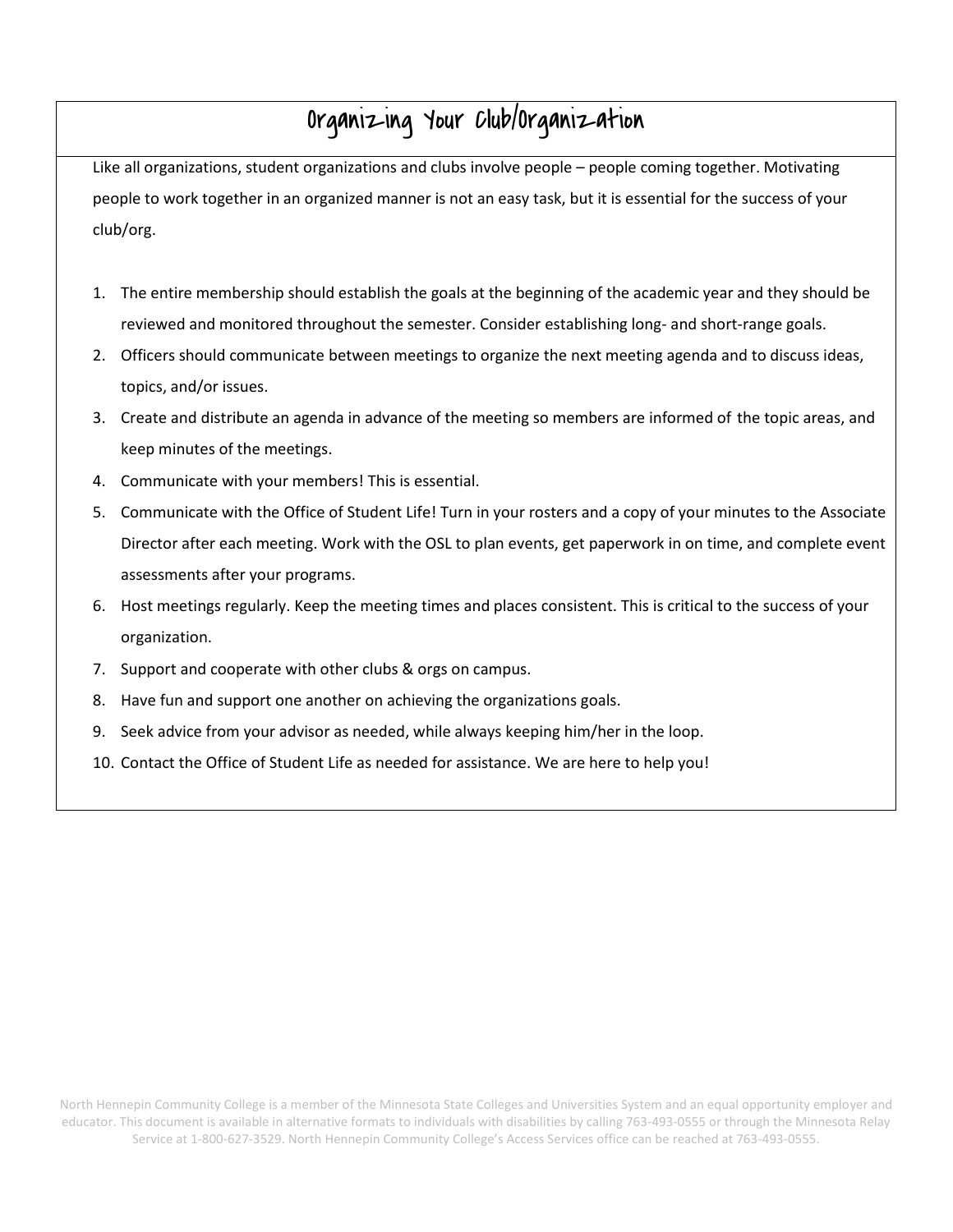